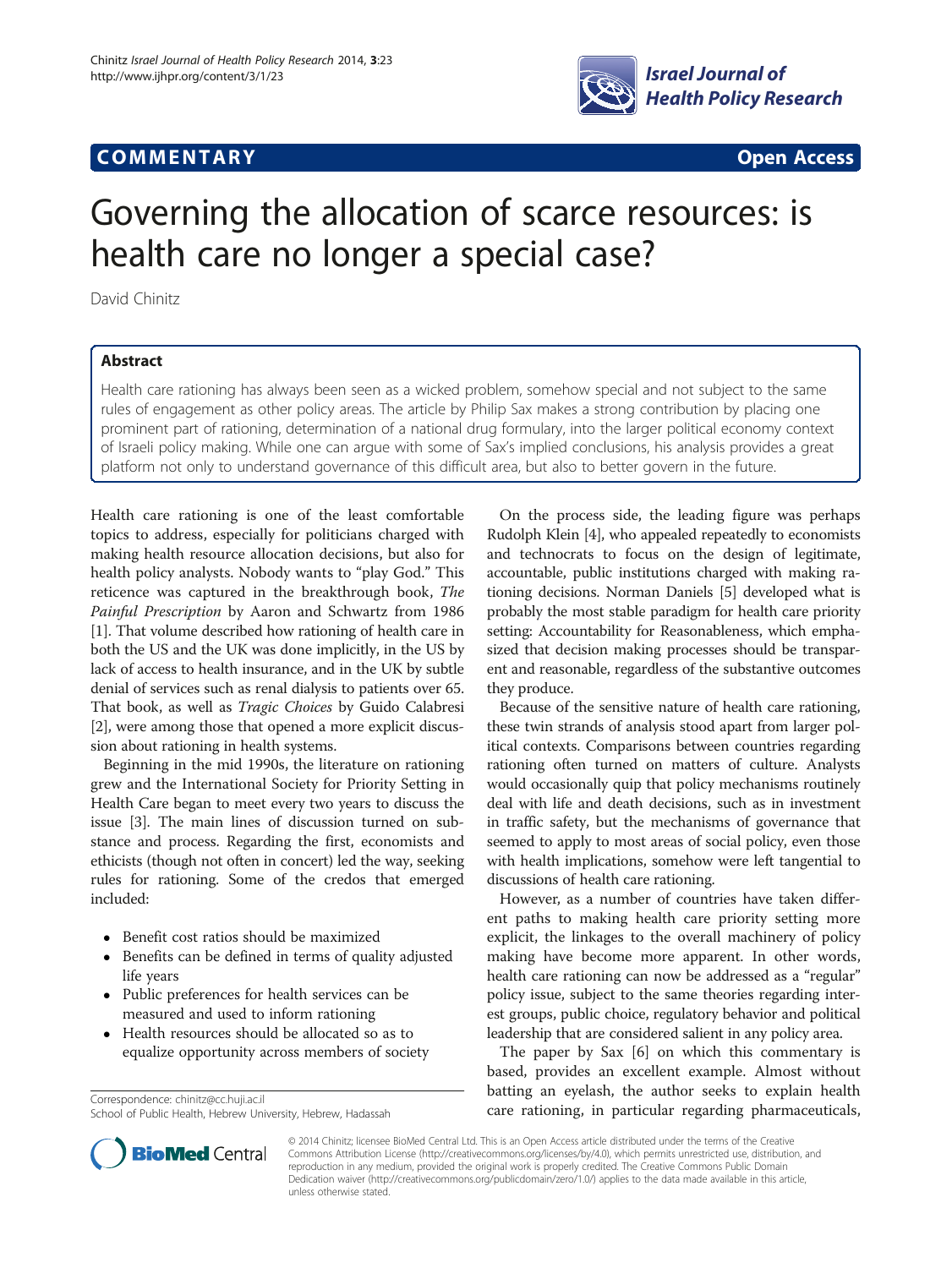not as a "sacred" special ethical issue, but as a matter of governance. Using the Israeli case, Sax nicely demonstrates how the politics of access to drugs may be morally and ethically charged (see under "death panels") but remain politics nonetheless.

Sax uses political theory in an effective way to trace the evolution of governance of pharmaceutical policy. He identifies correctly, in the view of this author, three stages of development. The first stage consists of the inchoate market for drugs that existed prior to enactment of National Health Insurance (NHI) in Israel in 1995. During this first period, policy and decision making at various levels in the health system regarding pharmaceuticals emphasized safety and pricing. The situation in Israel was one of large purchasers, the four major health maintenance organizations (HMO) and the government, who purchased and allocated drugs in bulk. Most of the action in the pharmaceutical sector was around verifying the safety of drugs, based on approval in other countries by agencies such as the Food and Drug Administration (FDA) in the US, and on pricing. This parallels the situation in other countries, such as the US, the Netherlands and Germany, in which health technology assessment (HTA) was only beginning to be deployed regarding medical interventions, and mechanisms such as reference pricing were just beginning to be mandated by publicly financed health insurance programs [\[7](#page-2-0)].

The second stage, ensuing with the implementation of NHI, moved the system from a market with large players, to a more hierarchical situation in which government established a national formulary that obligated the four HMOs. Born out of the fundamental pillars of the law, the formulary – arguably the most visible part of the standard basket of health services mandated by the law – combined the desire for financial viability and accountability with legal responsibility to provide a clear set of benefits. Whereas before NHI, HMOs had wide latitude in determining what drugs would be available, after the passage of NHI access to pharmaceuticals was determined on a national basis. As Sax points out, partly due to public pressure, a multi-sector Committee to Update the Basket of Health Services was created in 1998 and has become the institutional manifestation of the hierarchical governance introduced in the pharmaceutical sector. Sax compares the Israeli situation to the role of the Pharmaceutical Management Committee (PHAR-MAC) in New Zealand, hinting at preference for the latter because of its harder bargain driving vis a vis drug companies. Be that as it may, Israel is a social insurance based system, while New Zealand is a Beveridge system and therefore less pluralistic in its overall governance of health care. Given that, the degree of hierarchy characterizing governance of the Israeli pharmaceutical sector is impressive.

Sax's third stage brings to bear network theory, which describes and explains the web of stakeholder relationships that inevitably emerge within hierarchical governance. Pharmaceutical companies, regulators, HMOs, and physicians interact within the official process of updating the basket of services, each trying to advance their own agenda. Sax labels this a kind of "neo corporatist" arrangement, in which interest groups interact under government auspices to determine policy outcomes. The implication in the article is that the web of interacting stakeholders is associated with lack of participation of the broader public in the priority setting process, and lack of transparency as to how decisions are being made. In particular, Sax concerns himself with the degree to which allocation decisions made by government, represented by the Committee to Update the Basic Basket, are implemented by the HMOs.

There are several problems with this last part of the analysis. First of all, corporatism implies that the stakeholders at the table and in the game represent a broad array of the key interested parties, including the general public. It should be remembered that citizens' rights groups, as well as disease oriented interest groups exert leverage on the Committee, meaning that there is public input. Second, Sax seems to imply that pharmaceutical companies have an inside track in the decision making process. However, it should be remembered that on average, only about 70 of 600 candidates to be included in the basket of health services are ultimately inducted. This suggests that even if pharmaceutical companies are equipped to exert undue influence, there are winners and losers among the pharmaceutical companies themselves, in effect not only cancelling out the strength of these special interests, but making them dependent on the members of the Committee and the degree of public support for their favored candidates for coverage. Finally, while it is true that the strategy of HMOs in influencing the decisions of the Committee and how they allocate additional funds are not transparent, the funds are used for health services one way or the other which means that "rents" in the form of over budgeting of specific drugs are not a dead weight welfare loss to the health system.. From a transaction cost point of view, the costs and benefits of increased transparency need to be weighed. One possible conclusion is that the process of admitting new drugs into the basket serves to make tough decisions in allocating the increment of funds made available each year by the government, but beyond this it is efficient to leave the actual allocations to the HMOs.

Sax argues that the process has emphasized medical services, to the exclusion of health promotion, prevention and population health targeted services. It could be argued, however, that the increasing "education" of the public to the need for priority setting, even in health care, which Sax himself references, provides a basis on